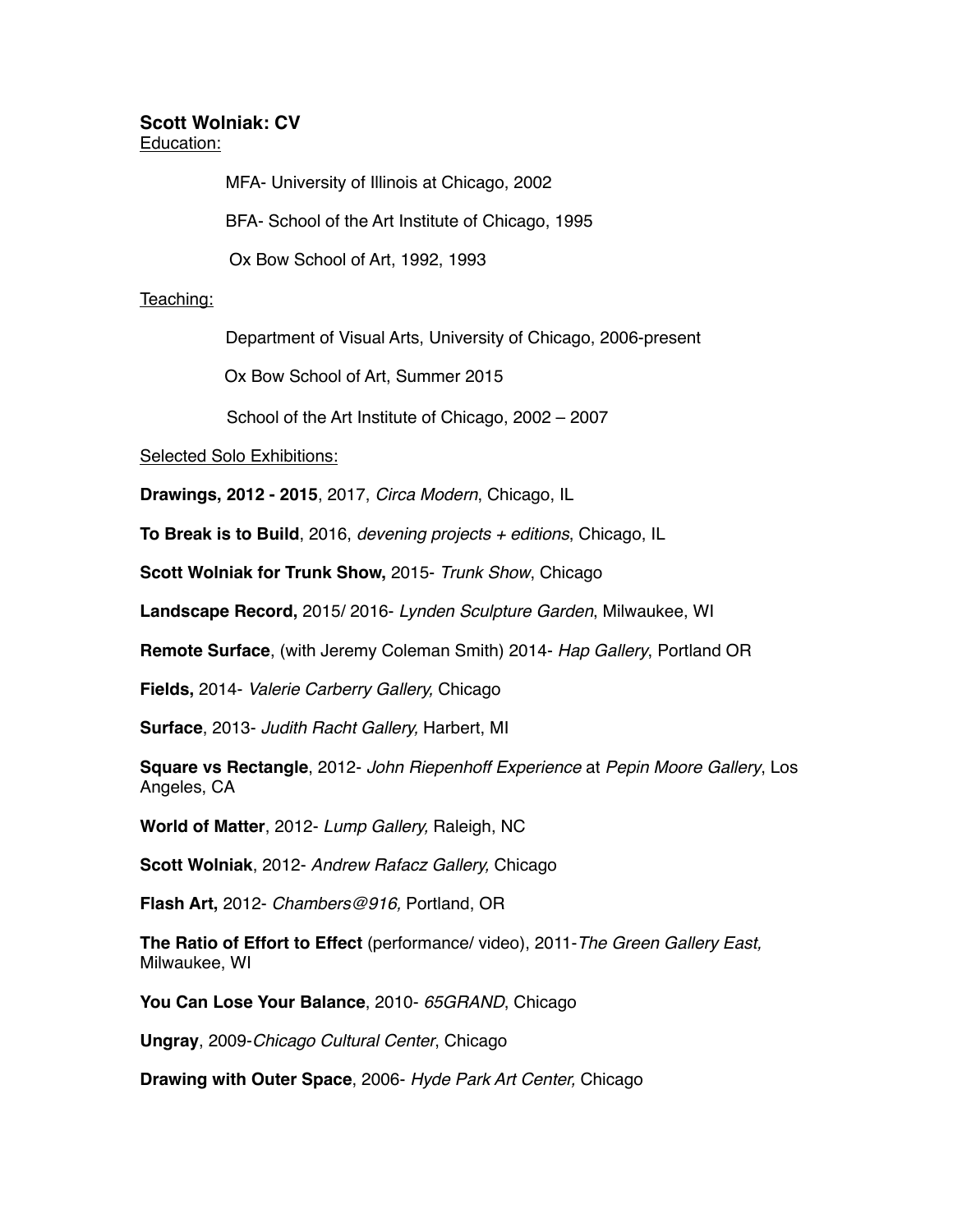**Scott Wolniak**, 2005- *Museum of Contemporary Art*, Chicago

**Time and Space**, 2003- *Gahlberg Gallery at the McAninch Arts Center, College of DuPage*, Glen Ellyn, IL

Selected Group Exhibitions and Screenings:

**Human Human**, 2017, (Curated by Jessica Cochran), *Ralph Arnold Gallery,* Chicago, IL

**Now Playing**, 2017, *The Porch Gallery*, Minneapolis, MN

**Welcome to The End**, 2016, *The Franklin*, Chicago, IL

**Cindy Loehr/Cynthia Gray: A Memorial Reading**, *Nicholas Frank Public Library*, Milwaukee, WI

**Physical Painting,** 2016, (Curated by Jennifer Samet in conversation with Scott Wolniak), *Richard and Dolly Maass Gallery,* School of the Arts, Purchase College, SUNY

**Making Strategies**, 2015, (Curated by Andy Hall) *Geary Contemporary,* New York, NY

**Live to Tape: Artist Television Festival** (curated by Jesse Melmed), 2015, *Constellation/ Links Hall,* Chicago

**Intimate Jest**, 2015, *Left Field Gallery,* San Luis Obispo, CA

**Rocket Run: Abstraction from Chicago**, organized by Alexander Herzog, *Elder Gallery*, Nebraska Wesleyan University, Lincoln NE

**Ritual Magic,** 2014, *Greenpoint Terminal,* Brooklyn, NY

**Material Matters,** 2014, *Fine Arts Gallery, Northeastern Illinois University*, Chicago

**Outdoor Disco**, 2014, *Valerie Carberry Gallery,* Chicago

**A Study in Midwestern Appropriation** (curated by Michelle Grabner), 2013- *Hyde Park Art Center*, Chicago

**Video Data Bank- New Acquisitions,** 2013-*59th Oberhausen International Short Film Festival,* Oberhausen, Germany

**Plant Life** (curated by Geoffrey Todd Smith), 2013-*Western Exhibitions,* Chicago, IL

**Sea Change,** 2012- *Andrew Rafacz Gallery*, Chicago, IL

**Chicago Underground Film Festival,** 2012- *Gene Siskel Film Center,* Chicago, IL

**I Surrender,** 2012-*Devening Projects and Editions,* Chicago, IL

**Contemporary Drawings from the Irving Stenn Jr. Collection,** 2011- *The Art Institute of Chicago,* Chicago, IL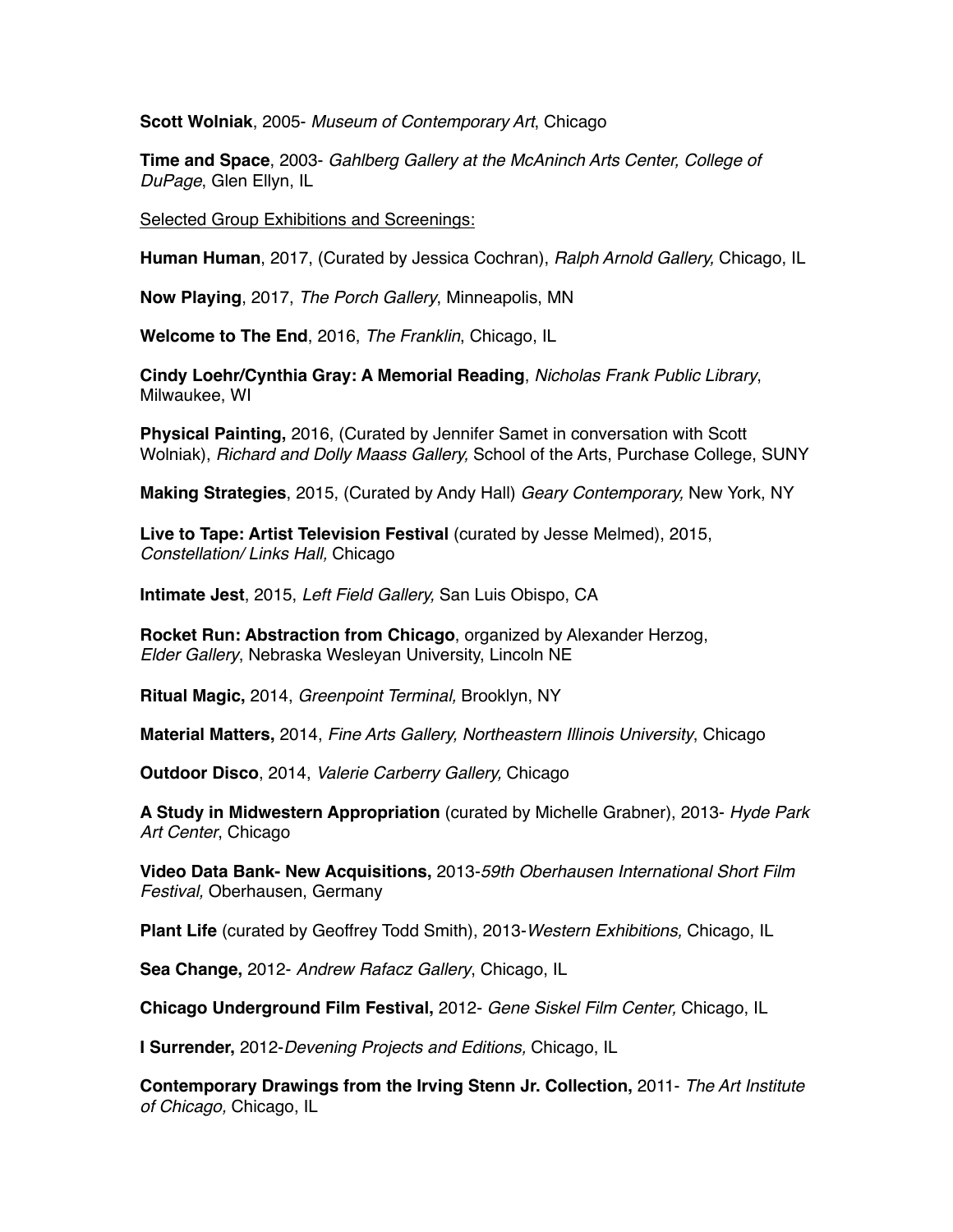**Eyeworks Animation Festival,** 2011- *DePaul CDM Theater*, Chicago, IL

**Lost and Found,** 2010- *Museum of Contemporary Art,* Chicago

**Psychotrope**, (curated by Nicholas Frank) 2010- *Institute of Visual Art,* Milwaukee, WI

**Recent Acquisitions** (curated by Julie Rodrigues-Widholm)**,** 2008- *Museum of Contemporary Art*, Chicago

**Capricious and Mercurial Systems** (curated by Joan Giroux and Whitney Huber-Lazar) **,** 2008- *A+D Gallery*, Columbia College, Chicago

**Replicants,** 2008- *Virgil de Voldére Gallery*, New York

**Experimental Melodies,** 2007- *Directors Lounge at Berlin International Film Festival,* **Berlin** 

**Video Lounge**, curated by Michael Rush**,** 2007-*Art Basel Miami Beach*

**Scott Fife, Robyn O'Neil, David Schutter, Scott Wolniak,** 2006-*Valerie Carberry Gallery*, Chicago

**RED WHITE BLUE,** 2006- *Spencer Brownstone Gallery*, NYC

**The 4- Color Pen Show** (curated by Heather Hubbs and Elysia Borowy) **,** 2005- General Store (Milwaukee, WI) /Locust Projects (Miami, FL)

**Drawing: Seven Curatorial Responses,** 2004- *Catherine E. Nash Gallery*, University of MN, Minneapolis MN

**Paper Chase,** 2003-*Muller-DeChiara Gallery*, Berlin, Germany

**Knockabout** (Curated by Mark Orange) 2003- *Spencer Brownstone Gallery*, New York, NY

**Summer Jam, ,** 2003-*Peres Projects*, Los Angeles, CA

Selected Collections:

*-Video Data Bank,* Chicago, IL

-*Museum of Contemporary* Art, Chicago,

-*Art Institute of Chicago*

-*Joan Flasch Artists' Book Collection*- School of the Art Institute of Chicago

-Zach Feuer, New York, NY

-Peter Norton, Santa Monica, CA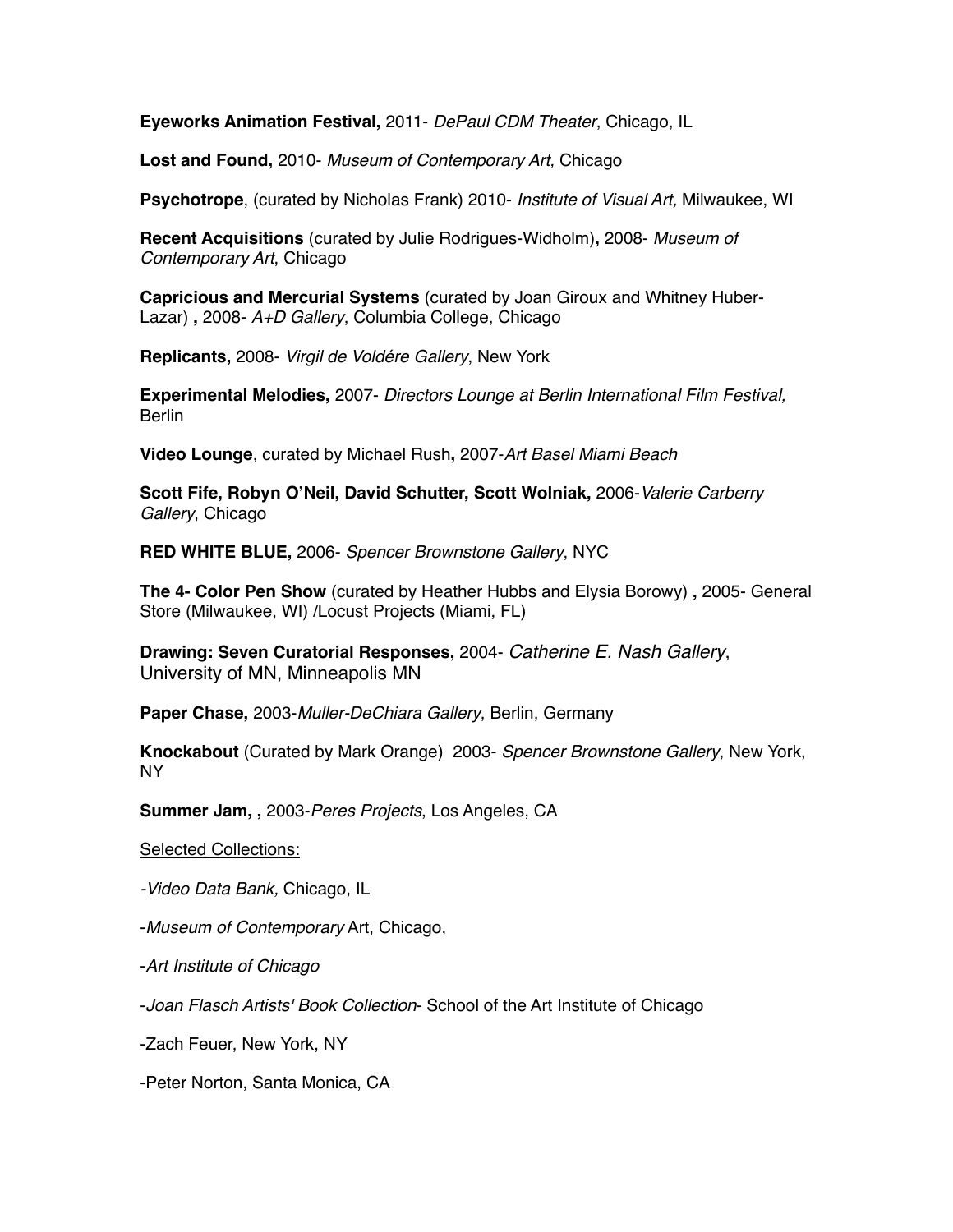## Selected Reviews and Publications:

*Chaos Reigns in a Chorus of Final Wails,* by Kelly Reaves, **NewCity,** January 10, 2017

*Review: Scott Wolniak and John Phillip Abbot/ Devening Projects + Editions, by Kelly* Reaves, **NewCity,** January 10, 2017

*ART REVIEW: "Physical Painting" Explores Paintings Made Without Paint,* by Peter Malone, **Hamptons Art Hub,** March 10, 2016

*Hard Urban Surfaces in a Bucolic Setting- Scott Wolniak's 'Landscape Record' at Lynden Sculpture Garden, b*y [Kat Minerath](http://shepherdexpress.com/by-author-356-1.html), **Shepherd Express,** Jan. 19, 2016

*Art: The Tender Brutality of Scott Wolniak,* by [Rose Balistreri](http://urbanmilwaukee.com/author/rose-balistreri/) , **Urban Milwaukee,** December 28th, 2015

Spotlight Feature, *Scott Wolniak*, **New American Paintings** Issue 113, 2014

*Material Matters*, Northeastern Illinois University, by Steve Ruiz, 2014

*Review: Scott Wolniak/ Valerie Carberry Gallery* by Abraham Ritchie, **Newcity**, 2014

*Fields***,** *Exhibition Catalog*, Essay by Claudine Isé, 2014

*Midwestern Appropriation at Hyde Park Art Center is Appropriating What, Specifically?* by Claudine Isé, **Chicago Tribune**, 2013

**New American Paintings- No. 107**, Juror's Pick, 2013

**Hunted Projects** *Interview with Scott Wolniak,* Steven Cox, 2013

**Contemporary Drawings from the Irving Stenn Jr. Collection,** Exhibition Catalogue, published by *The Art Institute of Chicago,* 2011

*Scott Wolniak at 65GRAND* by Michelle Grabner, **Artforum,** 2010

*Scott Wolniak/ Chicago Cultural Center* by Susan Snodgrass, **Art in America,** 2009

*Ungray: Color, Light and Other Balms* by Alan G. Artner, **Chicago Tribune,** 2009

*Scott Wolniak/ Chicago Cultural Center* by Tim Ridlin, **Newcity,** 2009

*Capricious and Mercurial Systems,* Exhibition Catalog, Columbia College, Chicago, 2008

*Bilingual*: *Art at the Intersection of Video and Painting,* exhibition catalog, essay by Michelle Grabner, 2007

Sc*ott Fife, Robyn O'Neil, David Schutter, and Scott Wolniak; Valerie Carberry* by Ruth Lopez, Reviews, **Art News,** 2006

## Curatorial Projects